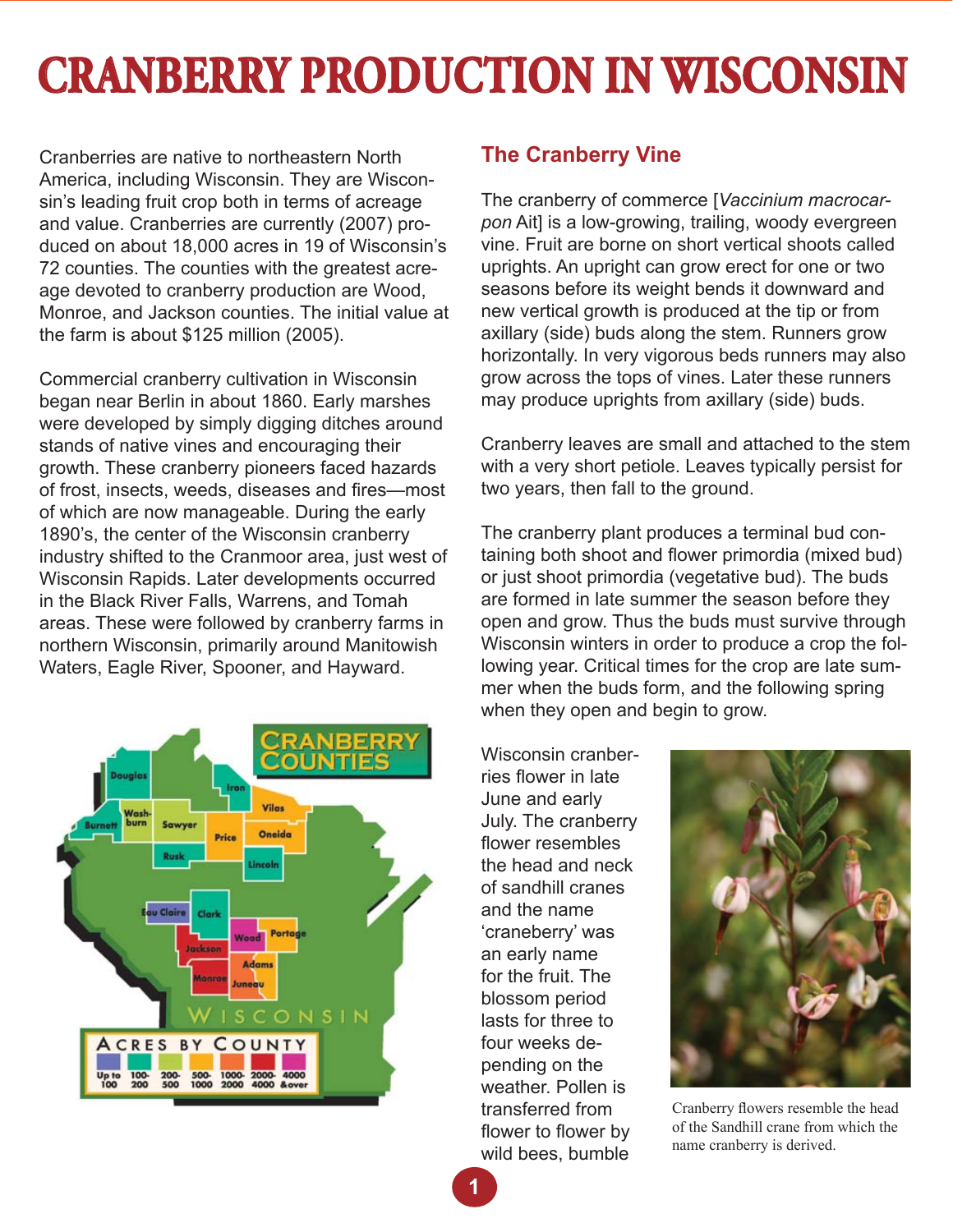bees, native flies, and commercial honeybees. Cranberries are self-fruitful, meaning that pollen from a flower can pollinate itself. As a result, a single cultivar can be planted in a bed.

Soon after pollination, the berry begins to develop. Cranberries are small and green at first, turning their attractive dark red color between 75 and 100 days from flowering. After washing, cranberries can be eaten fresh, and possess a distinct, crisp, tart flavor.

# **Site Selection**

A good site for cranberries has acidic soil with a pH between 4.0 and 5.5 and a large supply of water and coarse sand available. Either organic or sandy soils are suitable for cranberry production. The water table should be near the soil surface so that a minimal amount of overlying soil will have to be excavated. Alternatively, an impervious soil layer can be created to perch the water table just below the bed surface.

Traditionally cranberry marshes have been developed in wetland ecosystems. Because wetlands are protected by local, state and federal regulations, permits from the U.S. Army Corps of Engineers and the Wisconsin Department of Natural Resources must be acquired **before** development can begin. Existing cranberry operations must obtain permits before some types of activities are done as well.

Soil pH is very important. Cranberries require acidic soils to thrive. If a potential site does not have an appropriate soil pH it is usually not economically feasible to adjust the pH more than one pH unit.

An adequate supply of water is essential to provide frost protection, soil evaporation replacement, and transpiration from leaves in addition to harvest and winter flooding. The water source should not be alkaline, nor have high carbonate content. It is estimated that four to six acre feet of water per acre of planted vines is required for annual cranberry production. Water sources include lakes, rivers and reservoirs. Reservoirs are built to stockpile water so that an ample supply is available for peak use times.

An adequate and accessible sand supply is also important. During construction, a layer of sand four to

six inches deep is spread on the bed surface. This becomes the planting substrate. Once the vines are established, a thin layer of sand is spread over the ice during the winter every few years and sand must be available for this important practice. See the section on sanding for more complete information.

# **Site Preparation**

Once a suitable site has been located and all required permits are obtained, site preparation can begin. The overlying topsoil is scraped away and stockpiled for later use. The subsoil is excavated down to about 18 inches above the final water table and rectangular beds are formed that typically measure 150 feet wide by 600 or more feet long. Removing exposed soil reduces later weed and disease problems. The beds are laser-leveled with a slight crown so there are no low spots in which water can collect. Beds are designed so that water flows from an inlet bulkhead to an outlet bulkhead in the opposite end.



Cranberry beds that have been formed with dikes around the perimeter. Sand has been spread on the surface in preparation for planting vines.

Any extra soil is sold and removed or stockpiled on site. A reservoir, ditches, dikes and other water control structures are created. Once all dikes are in place, topsoil is spread on the sides of the dikes and seeded to grass to hold the soil in place and to prevent erosion.

A sprinkler irrigation system including pumps, mainlines and laterals with sprinkler heads is installed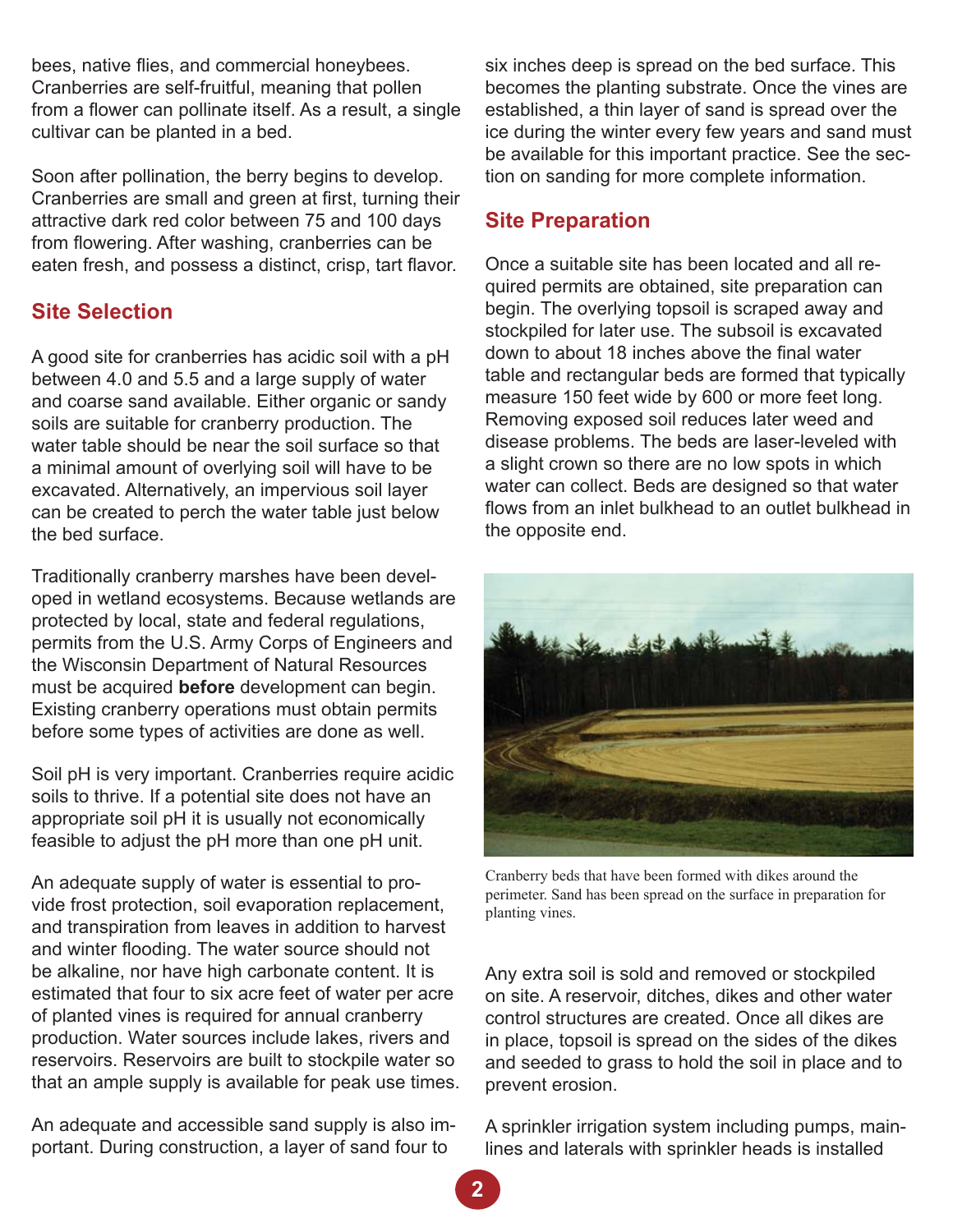before vines are planted. The sprinkler system replaces water lost through evaporation and protects the cultivars against frost.

Equipment storage buildings and pump houses are usually constructed to protect valuable equipment.

# **Cultivar Selection**

All vines planted in new marshes today are hybrids produced by crossing native vine types. Including more than one cultivar in a marsh plan allows producers to spread out their harvest season and reduces the risks associated with monoculture. Since cranberry vines will last for many years in a well-planned and constructed bed, it is important to choose a good cultivar and to purchase good planting stock. Mistakes made in cultivar selection or site selection and preparation will impact production for decades. The predominant cultivar in 2007 is Stevens.

# **Common Cultivars**

**Stevens**. A midseason cultivar with large berries and adequate color. The vines are quite forgiving to environmental conditions and management. Stable production from year to year. A hybrid of McFarlin and Potters Favorite, introduced in 1950. **Ben Lear**. Early coloring and high coloring cultivar with large berries. Requires careful management. Selected from the wild in Wisconsin in 1901. **Pilgrim**. Large fruited late coloring cultivar. Less forgiving to poor management than Stevens. Yields well. Hybrid of Prolific x McFarlin.

**Grygleski Hybrid 1**. An early coloring, large fruited, regular cropping hybrid of unknown parentage. Originated in Wisconsin by a cranberry grower. **HyRed**. An early coloring, potentially high yielding cultivar bred in Wisconsin. Thought to yield consistently from year to year. Hybrid of Ben Lear and Stevens.

Other cultivars include Bergman, Mullica Queen, DeMoranville, and Crimson Queen.

# **Planting**

Once the bed is prepared for planting, cranberry cuttings are spread on the sand at the rate of about two



Spreading vines by hand over the sand surface of a cranberry bed.

tons of vines per acre. After the vines are spread, they are pushed into the sand with a straight dull disk. The bed surface is then firmed with a cultipacker. The vines are then sprinkle-irrigated two or three times per day for several weeks. Within a few weeks the cuttings produce roots and new vine growth begins. The newest hybrid cultivars are only available as sticks or plugs and are set by hand or with a vegetable planter.



Mechanically spreading vines over a cranberry bed as part of the planting process.

The vines grow slowly at first, but once a good root system is established they grow more quickly and fill the bed with a solid mat of vines. It takes about four years to produce a good crop of fruit from a new bed, and up to six years before a new bed is in full production.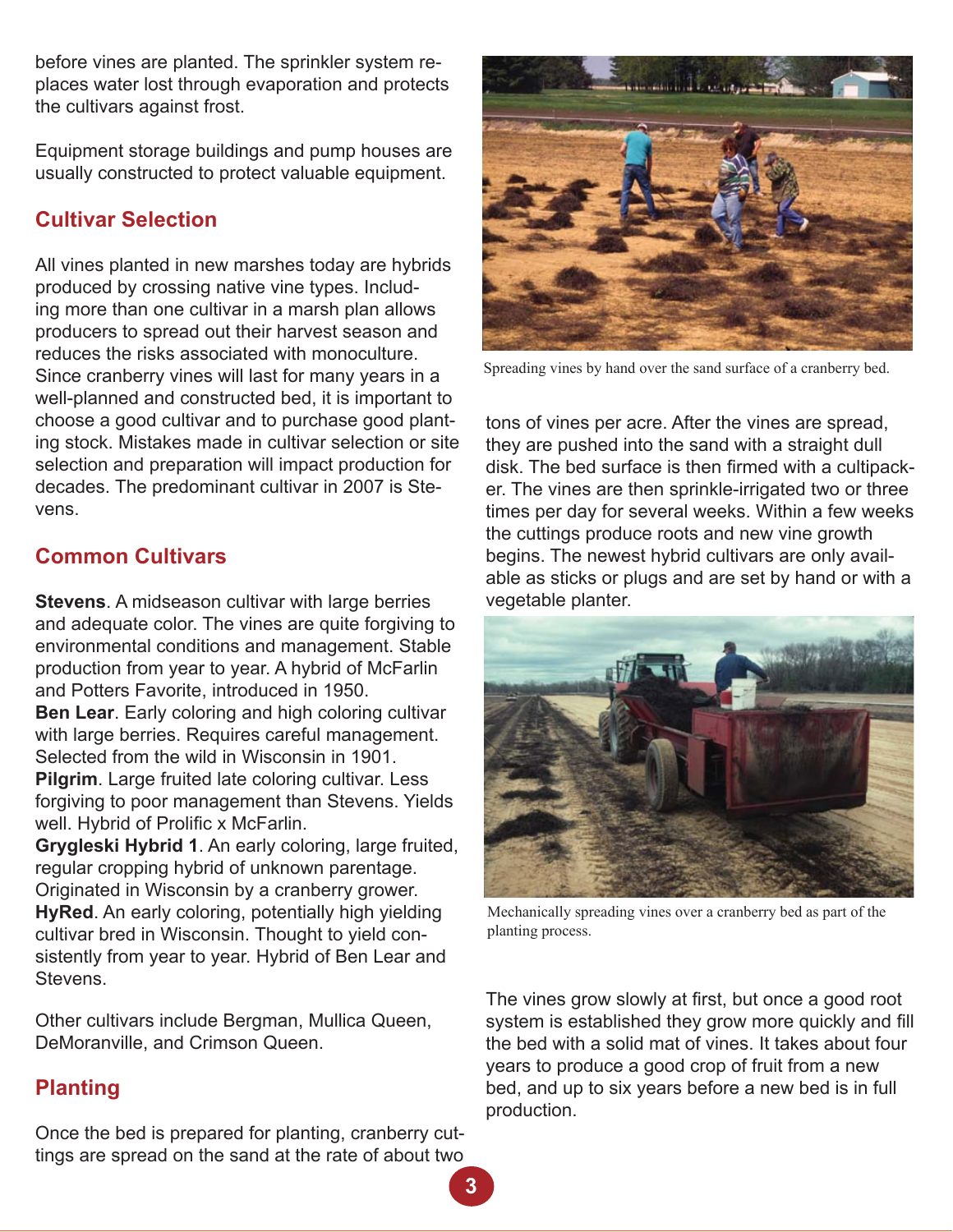

Vines are pushed into the sand using a blunt disk. The vines will then be watered daily and soon roots are produced and the vines begin to grow.

# **Mineral Nutrition**

Cranberries are unusual in utilizing nitrogen primarily in the ammonium form. The vines require very little nitrogen—usually no more than 20 pounds of actual nitrogen per acre per year for bearing beds. This is only about 10% of the nitrogen applied to many agronomic crops. New beds receive slightly more nitrogen, and older beds on peat soils may receive much less nitrogen. Nitrogen is applied in frequent light applications so that the roots can intercept and absorb the fertilizer.

Some phosphate fertilizer is applied to cranberries to assure an adequate supply of phosphorus in the soil solution. A full crop of cranberries requires only 45 pounds of  $\mathsf{P}_\mathsf{2}\mathsf{O}_\mathsf{s}$  per acre per year. Potassium is not needed in large quantities by cranberries, but because potassium leaches through soils, potassium fertilizer is applied each year. Less than 200 pounds of potash is required for a full crop of cranberries. Additions of secondary and micronutrients are rarely needed by cranberries.

The nutrient status of cranberry vines can best be determined by tissue testing in late August to early September. Samples of new growth are collected across each bed and sent to a plant analysis lab for testing. Lab results are compared to standards and adjustments are made to keep tissue nutrient concentrations in the sufficient range.

#### **Pest Management**

Cranberries encounter many pests, which if not controlled, will reduce yields and fruit quality. Wisconsin cranberry growers follow the principles of Integrated Pest Management (IPM). Using IPM principles, growers monitor pest activity in their marshes and control pests only when the threat of economic damage is imminent.



An IPM scout using a sweep net in a cranberry bed to estimate insect populations.

Studies of the life cycles of insects, diseases, and weeds help determine when they are most susceptible to control. Models of pest progress in relation to temperature have been developed to assist growers in predicting pest outbreaks. Using these principles, pesticide applications have been significantly reduced compared to a generation ago.

#### **Insect Management**

Several insects are major pests of cranberries. Some insects attack the fruit while others harm the vines. In either case, the damage reduces the economic returns of the marsh. The two most significant insect pests of cranberries in Wisconsin are the



Blackheaded Fireworm is a major insect pest of cranberry vines.

Blackheaded Fireworm and Cranberry Fruitworm. Other significant pests include Cranberry Girdler, Tipworm, Sparganothis Fruitworm and some general spanworms. However, these pests are not economically significant to every marsh every year. Growers monitor insect populations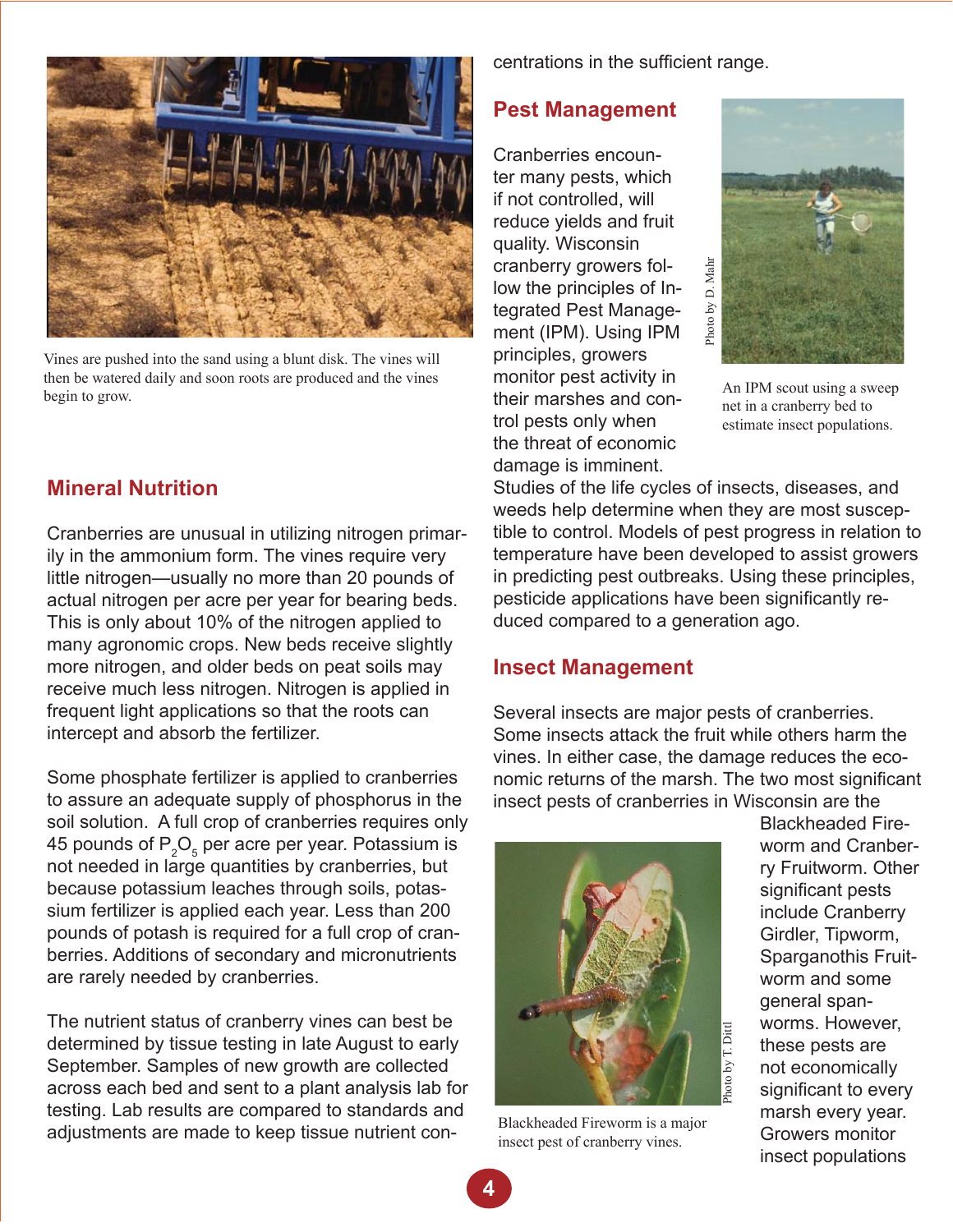within the marsh by sweep netting and using pheromone traps. Growers count the number of insects caught and use these numbers along with their knowledge of insect life cycles to estimate whether economic injury to their crop is likely. If significant damage is imminent, an appropriate control measure is taken. Control measures include flooding, mating disruptions using pheromones, and insecticides. Many growers contract with pest management consultants for scouting services.

#### **Disease Management**

Several diseases cause economic losses for cranberry growers in Wisconsin. The most significant disease is Cottonball. Although Cottonball is not widespread, it can cause substantial losses when it does occur. Pre-harvest fruit rots are not typically a major problem in Wisconsin. However, post-harvest rots of fresh fruit are frequent problems. Several species of Phytophthora root rots have been identified in Wisconsin, but none of these have been proven to be pathogenic to cranberry vines. Root rot problems are best managed by improving drainage in beds where they occur.

Because common Wisconsin cranberry diseases are caused by fungal pathogens, fungicides can be used to control the incidence and spread of these diseases. Typically in Wisconsin, only beds that will be harvested for fresh fruit are treated with fungicides.

#### **Weed Management**

Because cranberries are low-growing, weeds are a major pest problem. Weeds compete with cranberries for water, nutrients and most importantly, light. Weedy beds are also difficult to harvest because weeds become tangled in harvesting equipment. Weeds can be controlled mechanically and chemically. Mechanical methods include pulling weeds by hand or mowing off the tops of weeds to allow light to reach the cranberry vines. Once the vines completely cover the soil surface they will shade out most germinating weed seeds, reducing the need for other weed management measures. Chemical weed management has become more widespread as herbicides have been labeled for cranberries. Two chemical approaches are possible. The first is

using pre-emergent herbicides that prevent weeds from germinating, and the second is using postemergent herbicides to kill weeds once they are growing. Most growers use a combination of both mechanical and chemical weed control measures.



Weeds are a major pest in cranberry beds. They compete with vines for water, light, and nutrients.

# **Harvest**

The harvest method for cranberries varies according to how the fruit will be used. Fresh fruit are harvested with a picking machine. Such machines have tines that comb through the vines and catch the fruit that are then lifted onto a conveyor then into a bin. After harvest, fruit for fresh use is dried in boxes with slatted bottoms and stored in heavily insulated or mechanically refrigerated buildings. Later fruit are sorted and packaged for retail sale.



A mechanical cranberry picker in use in a cranberry bed. Fruit to be sold as fresh cranberries is usually harvested this way.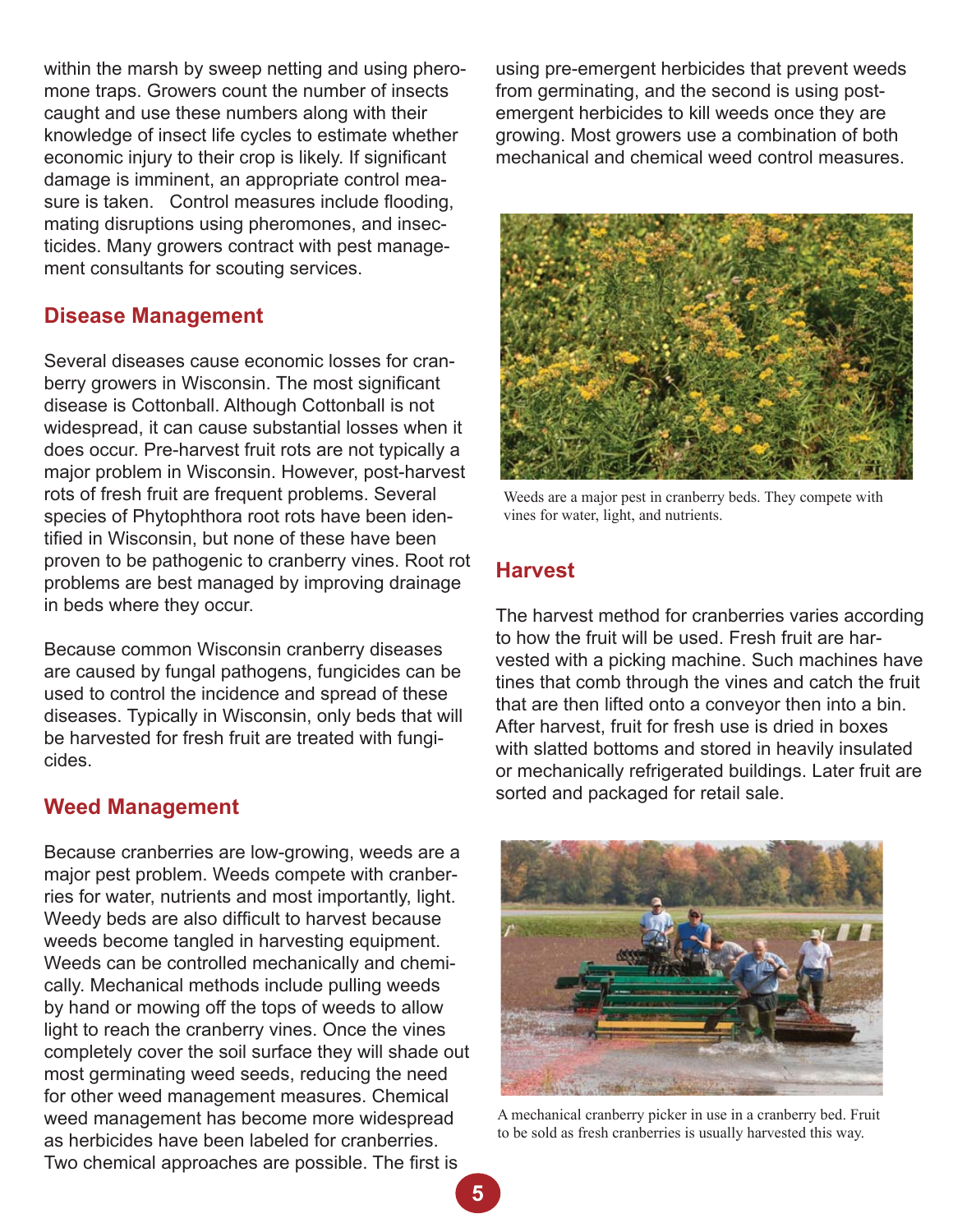

A water reel harvester at work in a cranberry bed that has been flooded for harvest.

Fruit that is destined for processing into juice, sauce, or sweetened dried cranberries is wet harvested. For wet harvesting, beds are flooded with eight to ten inches of water. A machine with a circular beater mounted on the front is driven through the bed to remove berries from the vines. Alternatively a "slipper" is drawn through a bed to remove fruit from the vines. The berries float to the water's surface are corralled into a corner, and then conveyed or pumped out of the bed to a waiting truck. Berries for processing are delivered to a receiving station where they are graded, cleaned and frozen for later use.



Cranberries are corralled with floating booms then pumped or conveyed out of the bed into waiting trucks.

# **Water Management and Frost Protection**

Water is essential for cranberry production. Water is used for sprinkler or flood frost protection, spring reflow, irrigation, harvest and winter protection.

Growers utilize water from lakes, rivers, streams, drainage ditches, reservoirs and other surface water impoundments. Groundwater is rarely used for cranberry culture.

Although cranberries are wetland plants, they do not grow under water or in standing water. Excellent drainage is essential, as is the method of application. Typically cranberry beds are bordered by drainage ditches to allow water to drain from the beds. Many beds have one or more drainage tile lines running the width of the bed. The water table is manipulated during the growing season to remain 12 to 18 inches below the surface of the bed.



Sprinkler irrigation of a cranberry bed. Cranberry beds are not flooded during the growing season and water is supplied through the sprinkler system.

Modern cranberry marshes are sprinkle-irrigated. Sprinkler systems may be buried under the surface of the beds, or placed on the surface of the beds every spring and removed before harvest every fall. Each type of sprinkler system has advantages and disadvantages. Sprinkler systems must be designed to provide even, thorough coverage across the beds. Because sites suitable for cranberry production are frequently low-lying, frost is a constant threat. Air temperatures below 32 degrees F can damage new growth, flowers, and immature fruit. Growers must constantly be aware of weather conditions and be prepared to frost-protect at all times. Sprinkler irrigation is the primary method of frost protection. Water is applied to cranberry vines using sprinklers. As the liquid water changes to ice, heat is released. This heat, called the latent heat of fusion, is sufficient to protect the vines if the air temperatures do not drop too low and if it is not too windy. Liquid water must be applied to the vines continuously or the tempera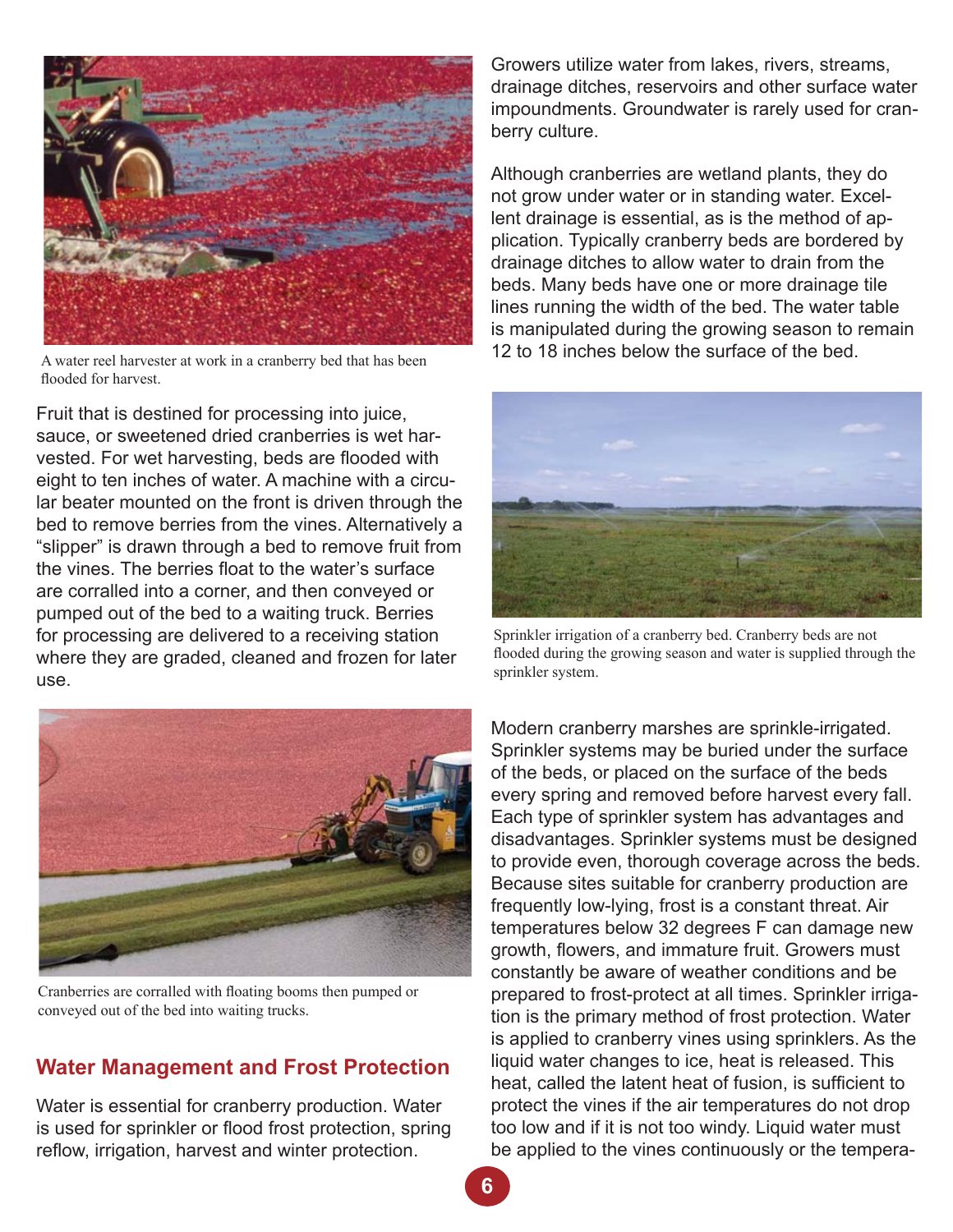ture will quickly drop and the vines or fruit will be damaged. Frost forecasts are provided twice daily in the spring and fall based on weather observations, satellite imagery and computer modeling.

# **Winter Management and Sanding**

Because cranberries are a perennial crop, they must survive Wisconsin's harsh winters. Even though the vines go dormant, they must be protected against widely-fluctuating temperatures and drying winds.

As the fruit begins to redden in early September, the plant has already begun its preparation for winter dormancy. In December during the first bitter cold weather, the dormant vines are flooded with water that quickly freezes into a solid covering of ice. This ice layer protects the cranberry vines from extreme cold and fluctuating temperatures and prevents winter winds from desiccating the vines.



A half-inch layer of sand is being spread over ice on a cranberry bed from a dump truck. Sanding helps to control pests and to rejuvenate a bed.

Cranberry vines grow longer each year. Placing a thin layer of sand over the vines every few years helps rejuvenate the planting by keeping the fruiting buds closer to the root area of the plant and by helping to control weed, insect and disease pests. Sanding in the winter when the vines are covered with ice is convenient. Dump trucks are driven onto the ice over the beds and a layer of sand about one-half to one inch thick is spread uniformly on the ice with a sander. As the ice melts in the spring, the sand settles onto the surface of the beds. New plantings

may be sanded each year for two or three years to stimulate rooting and to aid runner and upright development.

# **Environmental regulations**

Cranberry growers are subject to environmental regulations including the federal Clean Water Act, the state non-point rules, and state and federal pesticide regulations. Wisconsin cranberry growers have the right under state law to divert some surface waters for the purpose of growing cranberries.

Prospective growers interested in developing cranberry acreage should have the land surveyed for the presence of wetlands. If wetlands are present at the site, permits will be required from the US Army Corps of Engineers and the Wisconsin Dept. of Natural Resources before development can proceed. Mitigation for wetland loss may be possible, but this must be determined prior to the beginning of construction.

# **Marketing**

Potential cranberry growers should secure a contract to sell their fruit before site work and planting begins. Several marketing groups purchase Wisconsin cranberries. Growers who belong to the Ocean Spray Cooperative comprise about 60% of the cranberry acreage in Wisconsin. Other producers operate independently and sell their fruit to other processors and handlers. Most of the Wisconsin cranberry crop is sold for processing. Only about 5% of the state crop is sold as fresh fruit. Growing cranberries for the fresh fruit market requires additional management skill and great attention to detail.

Marketing cranberries in the United States is regulated by a federal market order that is authorized to limit the quantity of cranberries that can be marketed in a crop year. New growers would be advised to carefully examine this market order. Wisconsin growers also assess themselves fees to provide funds for research and generic promotion for the industry.